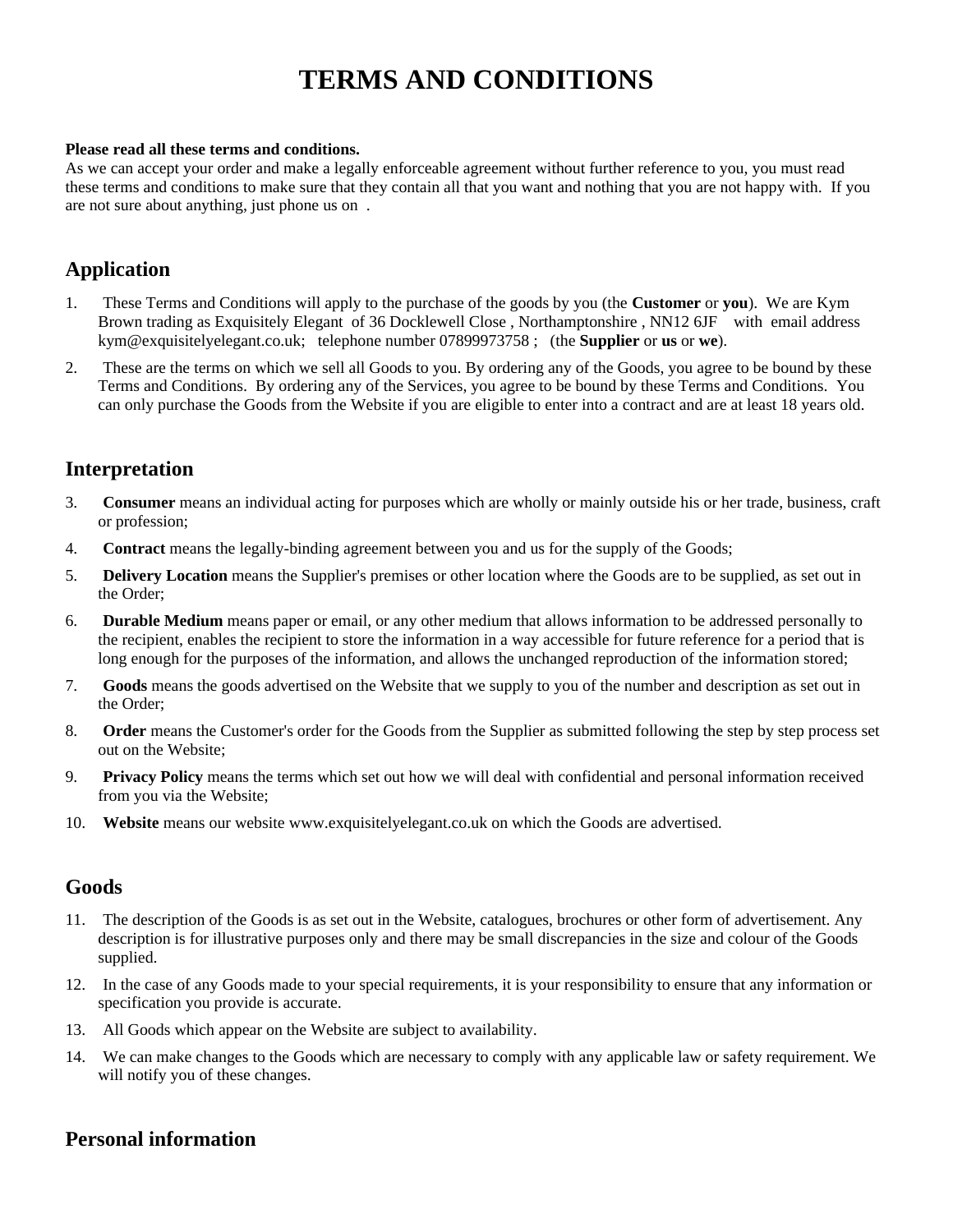- 15. We retain and use all information strictly under the Privacy Policy.
- 16. We may contact you by using e-mail or other electronic communication methods and by pre-paid post and you expressly agree to this.

### **Basis of Sale**

- 17. The description of the Goods in our website does not constitute a contractual offer to sell the Goods. When an Order has been submitted on the Website, we can reject it for any reason, although we will try to tell you the reason without delay.
- 18. The Order process is set out on the Website. Each step allows you to check and amend any errors before submitting the Order. It is your responsibility to check that you have used the ordering process correctly.
- 19. A Contract will be formed for the sale of Goods ordered only when you receive an email from us confirming the Order (**Order Confirmation**). You must ensure that the Order Confirmation is complete and accurate and inform us immediately of any errors. We are not responsible for any inaccuracies in the Order placed by you. By placing an Order you agree to us giving you confirmation of the Contract by means of an email with all information in it (ie the Order Confirmation). You will receive the Order Confirmation within a reasonable time after making the Contract, but in any event not later than the delivery of any Goods supplied under the Contract.
- 20. Any quotation is valid for a maximum period of 1 day from its date, unless we expressly withdraw it at an earlier time.
- 21. No variation of the Contract, whether about description of the Goods, Fees or otherwise, can be made after it has been entered into unless the variation is agreed by the Customer and the Supplier in writing.
- 22. We intend that these Terms and Conditions apply only to a Contract entered into by you as a Consumer. If this is not the case, you must tell us, so that we can provide you with a different contract with terms which are more appropriate for you and which might, in some respects, be better for you, eg by giving you rights as a business.

# **Price and Payment**

- 23. The price of the Goods and any additional delivery or other charges is that set out on the Website at the date of the Order or such other price as we may agree in writing.
- 24. Prices and charges include VAT at the rate applicable at the time of the Order.
- 25. You must pay by submitting your credit or debit card details with your Order and we can take payment immediately or otherwise before delivery of the Goods.

# **Delivery**

- 26. We will deliver the Goods, to the Delivery Location by the time or within the agreed period or, failing any agreement, without undue delay and, in any event, not more than 30 days after the day on which the Contract is entered into.
- 27. In any case, regardless of events beyond our control, if we do not deliver the Goods on time, you can (in addition to any other remedies) treat the Contract at an end if:
	- a. we have refused to deliver the Goods, or if delivery on time is essential taking into account all the relevant circumstances at the time the Contract was made, or you said to us before the Contract was made that delivery on time was essential; or
	- b. after we have failed to deliver on time, you have specified a later period which is appropriate to the circumstances and we have not delivered within that period.
- 28. If you treat the Contract at an end, we will (in addition to other remedies) promptly return all payments made under the Contract.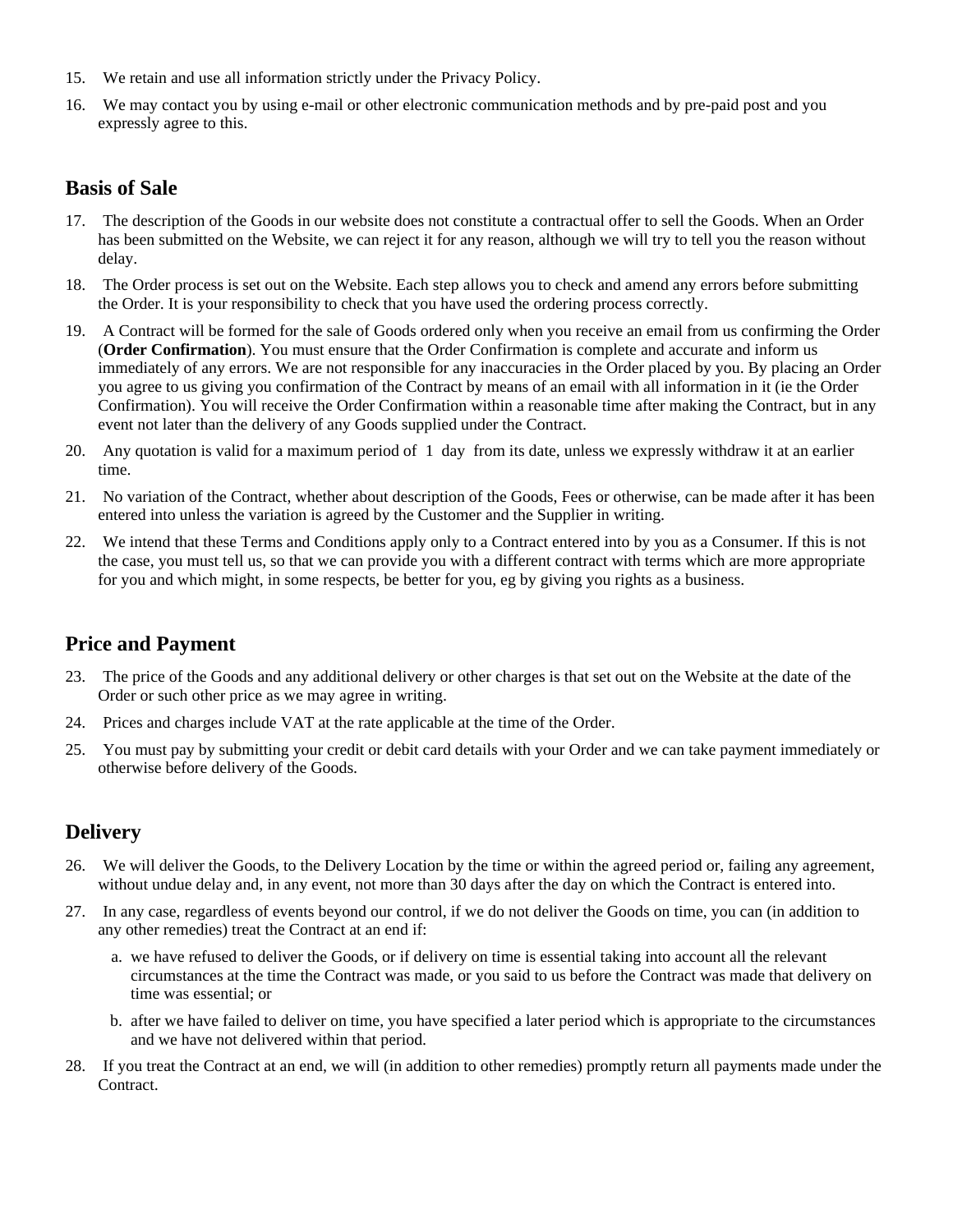- 29. If you were entitled to treat the Contract at an end, but do not do so, you are not prevented from cancelling the Order for any Goods or rejecting Goods that have been delivered and, if you do this, we will (in addition to other remedies) without delay return all payments made under the Contract for any such cancelled or rejected Goods. If the Goods have been delivered, you must return them to us or allow us to collect them from you and we will pay the costs of this.
- 30. If any Goods form a commercial unit (a unit is a commercial unit if division of the unit would materially impair the value of the goods or the character of the unit) you cannot cancel or reject the Order for some of those Goods without also cancelling or rejecting the Order for the rest of them.
- 31. We do not generally deliver to addresses outside England and Wales, Scotland, Northern Ireland, the Isle of Man and Channels Islands. If, however, we accept an Order for delivery outside that area, you may need to pay import duties or other taxes, as we will not pay them.
- 32. You agree we may deliver the Goods in instalments if we suffer a shortage of stock or other genuine and fair reason, subject to the above provisions and provided you are not liable for extra charges.
- 33. If you or your nominee fail, through no fault of ours, to take delivery of the Goods at the Delivery Location, we may charge the reasonable costs of storing and redelivering them.
- 34. The Goods will become your responsibility from the completion of delivery or Customer collection. You must, if reasonably practicable, examine the Goods before accepting them.

# **Risk and Title**

- 35. Risk of damage to, or loss of, any Goods will pass to you when the Goods are delivered to you.
- 36. You do not own the Goods until we have received payment in full. If full payment is overdue or a step occurs towards your bankruptcy, we can choose, by notice to cancel any delivery and end any right to use the Goods still owned by you, in which case you must return them or allow us to collect them.

### **Withdrawal, returns and cancellation**

- 37. You can withdraw the Order by telling us before the Contract is made, if you simply wish to change your mind and without giving us a reason, and without incurring any liability.
- 38. This is a **distance contract** (as defined below) which has the cancellation rights **(Cancellation Rights)** set out below. These Cancellation Rights, however, do not apply, to a contract for the following goods (with no others) in the following circumstances:
	- a. goods that are made to your specifications or are clearly personalised;
	- b. goods which are liable to deteriorate or expire rapidly.
- 39. Also, the Cancellation Rights for a Contract cease to be available in the following circumstances:
	- a. in the case of any sales contract, if the goods become mixed inseparably (according to their nature) with other items after delivery.

#### *Right to cancel*

- 40. Subject as stated in these Terms and Conditions, you can cancel this contract within 14 days without giving any reason.
- 41. The cancellation period will expire after 14 days from the day on which you acquire, or a third party, other than the carrier indicated by you, acquires physical possession of the last of the Goods. In a contract for the supply of goods over time (ie subscriptions), the right to cancel will be 14 days after the first delivery.
- 42. To exercise the right to cancel, you must inform us of your decision to cancel this Contract by a clear statement setting out your decision (eg a letter sent by post, fax or email). You can use the attached model cancellation form, but it is not obligatory. In any event, you must be able to show clear evidence of when the cancellation was made, so you may decide to use the model cancellation form.
- 43. You can also electronically fill in and submit the model cancellation form or any other clear statement of the Customer's decision to cancel the Contract on our website www.exquisitelyelegant.co.uk. If you use this option, we will communicate to you an acknowledgement of receipt of such a cancellation in a Durable Medium (eg by email) without delay.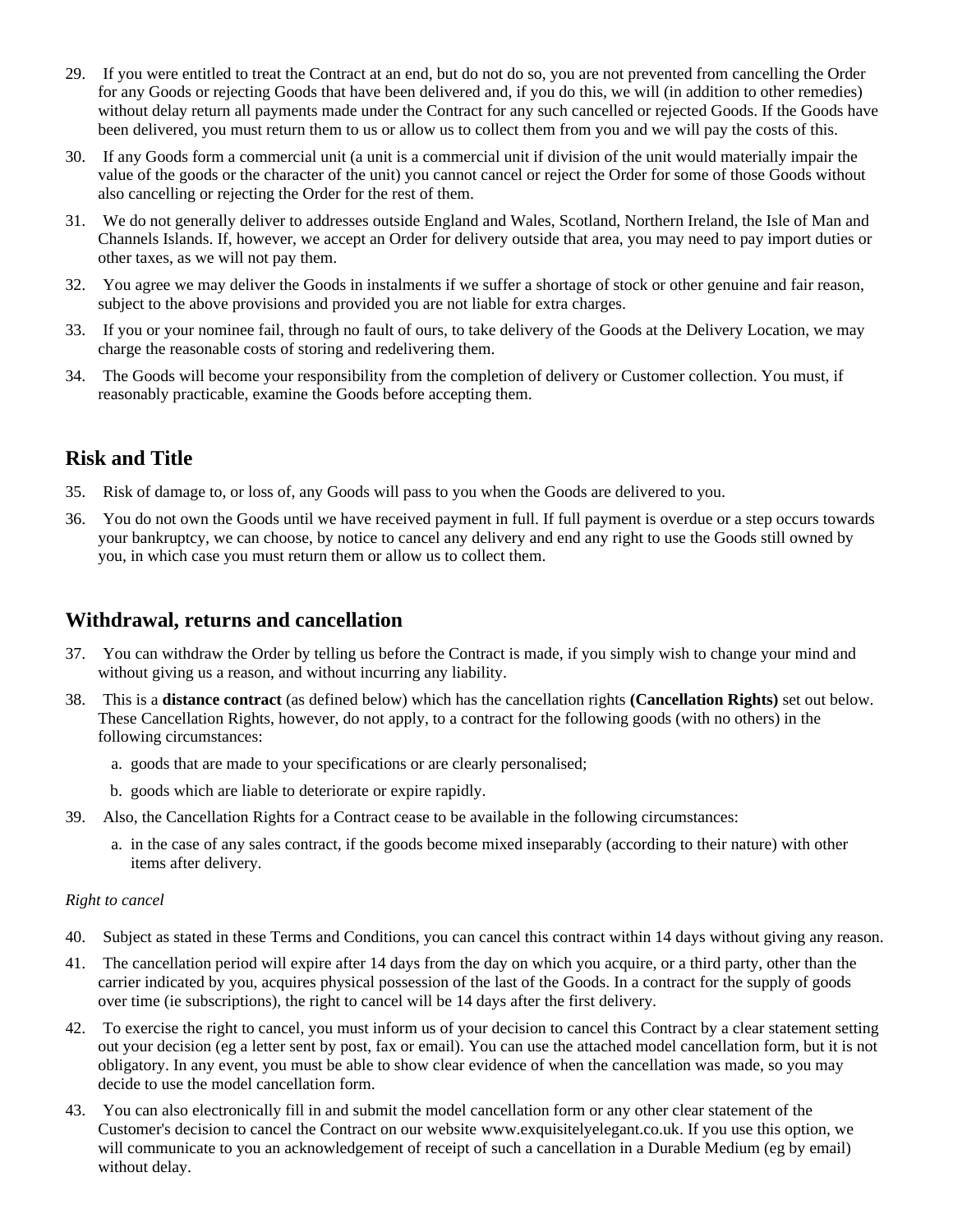44. To meet the cancellation deadline, it is sufficient for you to send your communication concerning your exercise of the right to cancel before the cancellation period has expired.

#### *Effects of cancellation in the cancellation period*

45. Except as set out below, if you cancel this Contract, we will reimburse to you all payments received from you, including the costs of delivery (except for the supplementary costs arising if you chose a type of delivery other than the least expensive type of standard delivery offered by us).

#### *Deduction for Goods supplied*

46. We may make a deduction from the reimbursement for loss in value of any Goods supplied, if the loss is the result of unnecessary handling by you (ie handling the Goods beyond what is necessary to establish the nature, characteristics and functioning of the Goods: eg it goes beyond the sort of handling that might be reasonably allowed in a shop). This is because you are liable for that loss and, if that deduction is not made, you must pay us the amount of that loss.

#### *Timing of reimbursement*

- 47. If we have not offered to collect the Goods, we will make the reimbursement without undue delay, and not later than:
	- a. 14 days after the day we receive back from you any Goods supplied, or
	- b. (if earlier) 14 days after the day you provide evidence that you have sent back the Goods.
- 48. If we have offered to collect the Goods or if no Goods were supplied, we will make the reimbursement without undue delay, and not later than 14 days after the day on which we are informed about your decision to cancel this Contract.
- 49. We will make the reimbursement using the same means of payment as you used for the initial transaction, unless you have expressly agreed otherwise; in any event, you will not incur any fees as a result of the reimbursement.

#### *Returning Goods*

- 50. If you have received Goods in connection with the Contract which you have cancelled, you must send back the Goods or hand them over to us at 36 Docklewell Close , Northamptonshire , NN12 6JF without delay and in any event not later than 14 days from the day on which you communicate to us your cancellation of this Contract. The deadline is met if you send back the Goods before the period of 14 days has expired. You agree that you will have to bear the cost of returning the Goods.
- 51. For the purposes of these Cancellation Rights, these words have the following meanings:
	- a. **distance contract** means a contract concluded between a trader and a consumer under an organised distance sales or service-provision scheme without the simultaneous physical presence of the trader and the consumer, with the exclusive use of one or more means of distance communication up to and including the time at which the contract is concluded;
	- b. **sales contract** means a contract under which a trader transfers or agrees to transfer the ownership of goods to a consumer and the consumer pays or agrees to pay the price, including any contract that has both goods and services as its object.

# **Conformity**

- 52. We have a legal duty to supply the Goods in conformity with the Contract, and will not have conformed if it does not meet the following obligation.
- 53. Upon delivery, the Goods will:
	- a. be of satisfactory quality;
	- b. be reasonably fit for any particular purpose for which you buy the Goods which, before the Contract is made, you made known to us (unless you do not actually rely, or it is unreasonable for you to rely, on our skill and judgment) and be fit for any purpose held out by us or set out in the Contract; and
	- c. conform to their description.
- 54. It is not a failure to conform if the failure has its origin in your materials.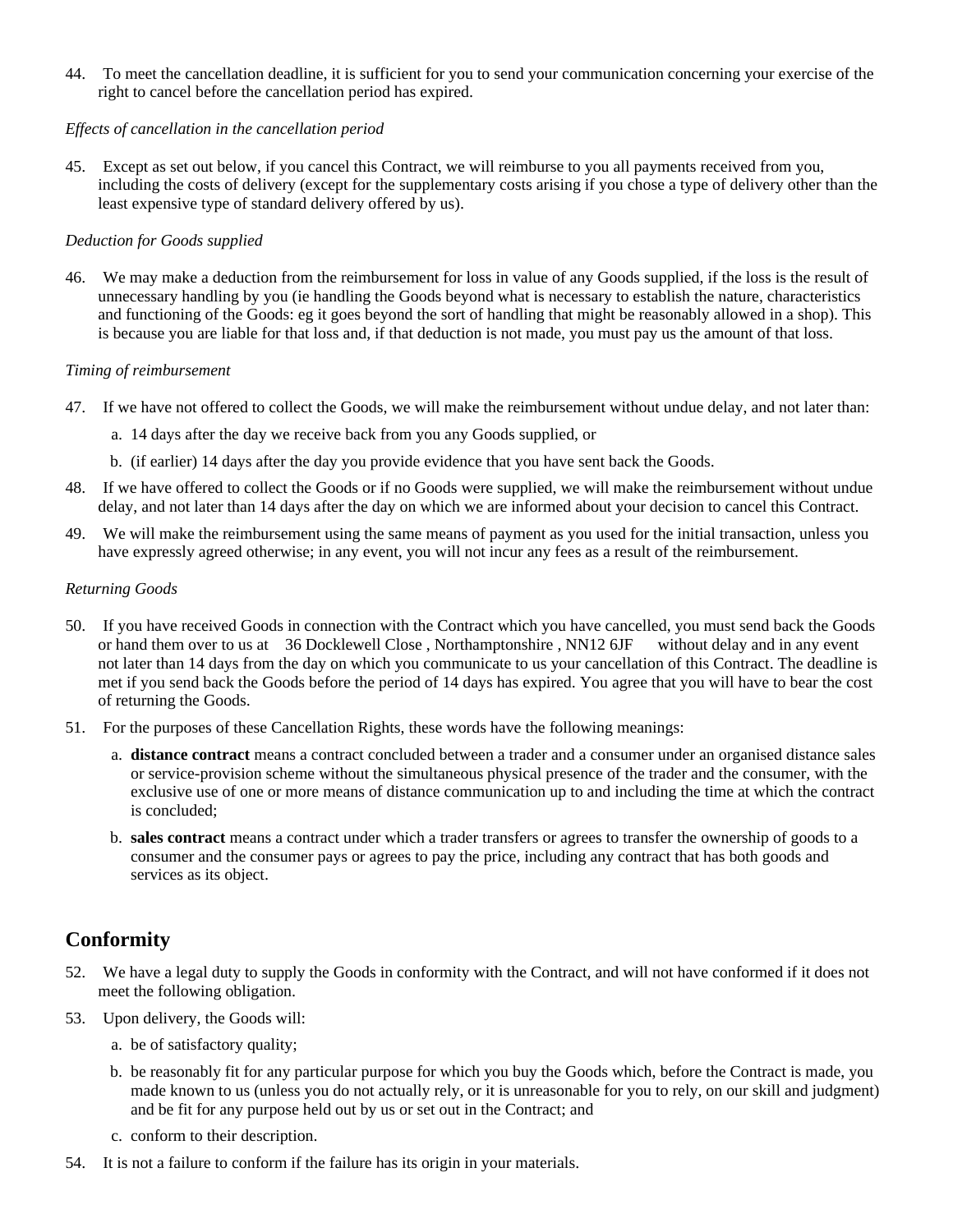### **Successors and our sub-contractors**

55. Either party can transfer the benefit of this Contract to someone else, and will remain liable to the other for its obligations under the Contract. The Supplier will be liable for the acts of any sub-contractors who it chooses to help perform its duties.

# **Circumstances beyond the control of either party**

- 56. In the event of any failure by a party because of something beyond its reasonable control:
	- a. the party will advise the other party as soon as reasonably practicable; and
	- b. the party's obligations will be suspended so far as is reasonable, provided that that party will act reasonably, and the party will not be liable for any failure which it could not reasonably avoid, but this will not affect the Customer's above rights relating to delivery and any right to cancel, below.

# **Privacy**

- 57. Your privacy is critical to us. We respect your privacy and comply with the General Data Protection Regulation with regard to your personal information.
- 58. These Terms and Conditions should be read alongside, and are in addition to our policies, including our privacy policy (www.exquisitelyelegant.co.uk/home) and cookies policy ().
- 59. For the purposes of these Terms and Conditions:
	- a. 'Data Protection Laws' means any applicable law relating to the processing of Personal Data, including, but not limited to the Directive 95/46/EC (Data Protection Directive) or the GDPR.
	- b. 'GDPR' means the General Data Protection Regulation (EU) 2016/679.
	- c. 'Data Controller', 'Personal Data' and 'Processing' shall have the same meaning as in the GDPR.
- 60. We are a Data Controller of the Personal Data we Process in providing Goods to you.
- 61. Where you supply Personal Data to us so we can provide Goods to you, and we Process that Personal Data in the course of providing the Goods to you, we will comply with our obligations imposed by the Data Protection Laws:
	- a. before or at the time of collecting Personal Data, we will identify the purposes for which information is being collected;
	- b. we will only Process Personal Data for the purposes identified;
	- c. we will respect your rights in relation to your Personal Data; and
	- d. we will implement technical and organisational measures to ensure your Personal Data is secure.
- 62. For any enquiries or complaints regarding data privacy, you can e-mail:  $kvm@exquistelvelegant.co.uk$ .

# **Excluding liability**

63. The Supplier does not exclude liability for: (i) any fraudulent act or omission; or (ii) for death or personal injury caused by negligence or breach of the Supplier's other legal obligations. Subject to this, the Supplier is not liable for (i) loss which was not reasonably foreseeable to both parties at the time when the Contract was made, or (ii) loss (eg loss of profit) to the Customer's business, trade, craft or profession which would not be suffered by a Consumer - because the Supplier believes the Customer is not buying the Goods wholly or mainly for its business, trade, craft or profession.

# **Governing law, jurisdiction and complaints**

64. The Contract (including any non-contractual matters) is governed by the law of England and Wales.